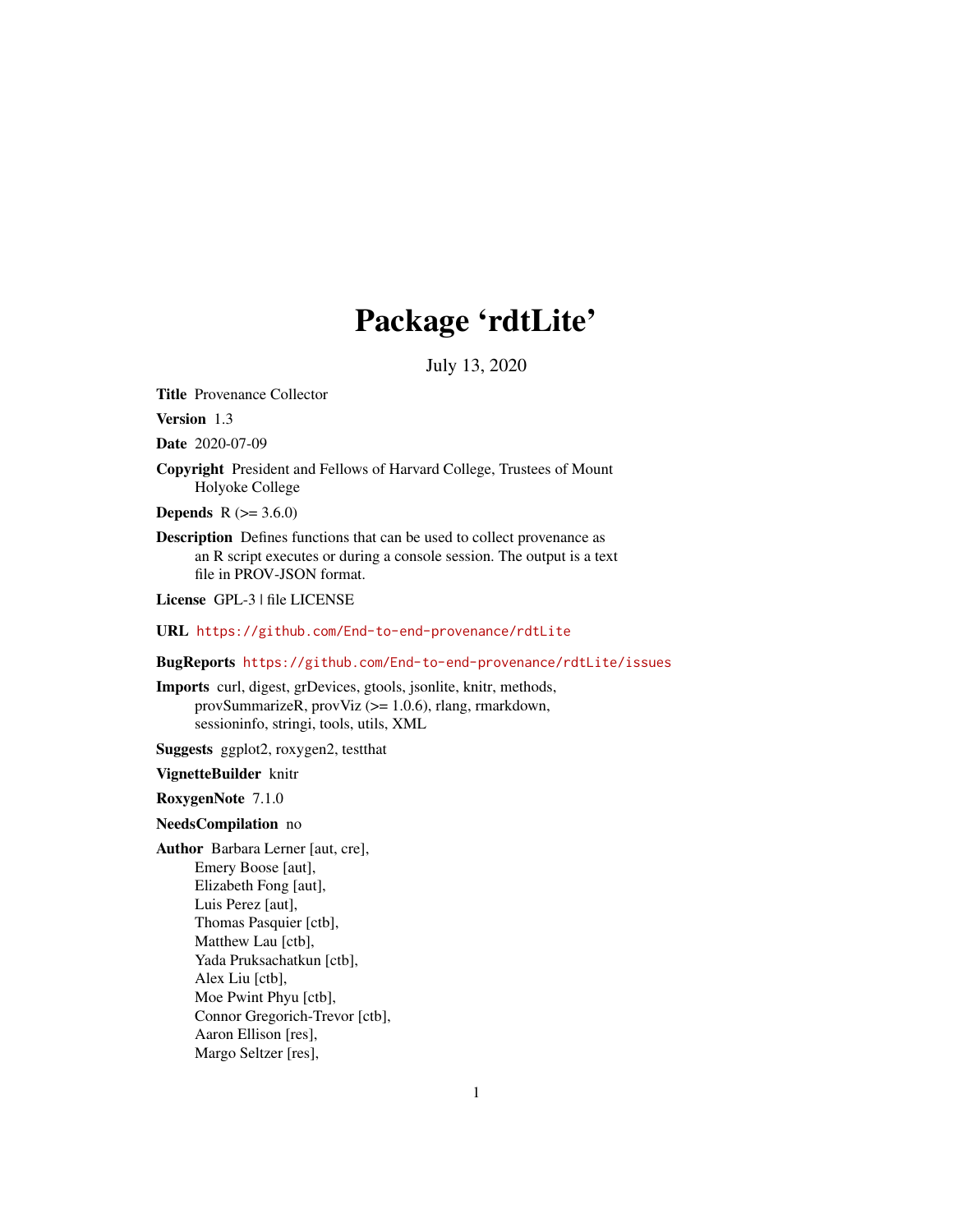#### $2<sup>2</sup>$

Joe Wonsil [res], Orenna Brand [res]

Maintainer Barbara Lerner <blerner@mtholyoke.edu>

Repository CRAN

Date/Publication 2020-07-13 19:50:03 UTC

### R topics documented:

| Index |  |  |  |  |  |  |  |  |  |  |  |  |  |  |  |  |  |  |  |
|-------|--|--|--|--|--|--|--|--|--|--|--|--|--|--|--|--|--|--|--|

<span id="page-1-1"></span>

prov.init *Provenance Collection Functions*

#### <span id="page-1-2"></span>Description

prov.init intializes a new provenance graph. This function can be executed in the console or placed inside an R script.

prov.save saves the current provenance graph to a prov-json file. If more R statements are executed, the provenance for these statements is added to the graph. The graph is finalized with prov.quit. This function can be executed in the console or placed inside an R script.

prov.quit saves and closes the current provenance graph. This function can be executed in the console or placed inside an R script.

prov.run initiates execution of a script and collects provenance as the script executes. This function should be used if you want to collect provenance for a script that is in an R file and you do not want to modify the R script directly to include calls to prov.init, prov.save and prov.quit. It essentially wraps the execution of the script with calls to prov.init and prov.quit.

prov.source loads an R script and executes it, collecting provenance as it does so. It assumes that provenance has already been initialized, either via a call to prov.init, or because the R script was executed using prov.run. If you want to collect provenance inside scripts that are loaded with R's source function, you should replace calls to source with calls to prov.source.

#### Usage

```
prov.init(
  prox.dim = NULL,overwrite = TRUE,
  snapshot.size = 0,
  hash.algorithm = "md5",
  save.debug = FALSE)
```
prov.save(save.debug = FALSE)

<span id="page-1-0"></span>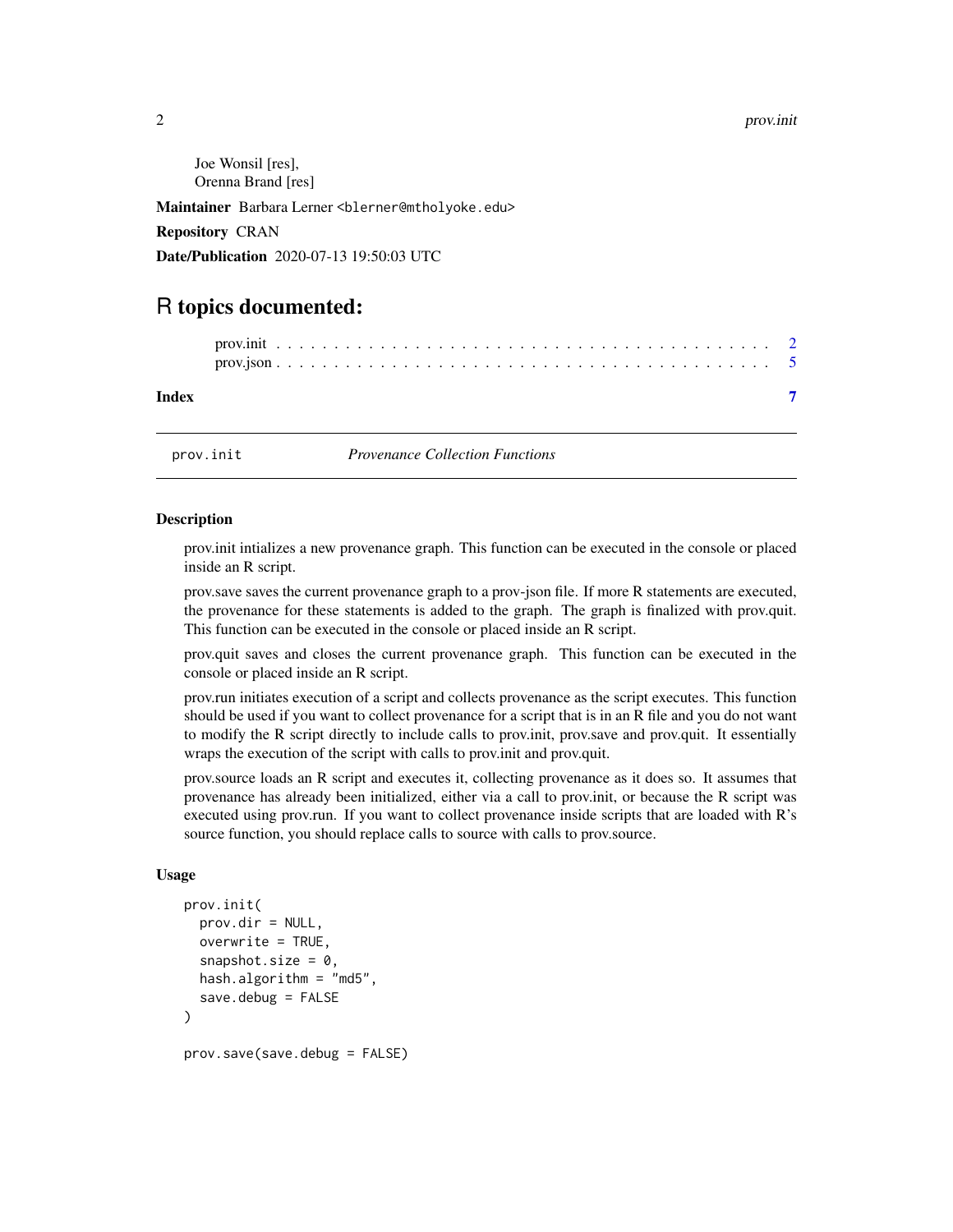#### prov.init 3

```
prov.quit(save.debug = FALSE)
prov.run(
  r.script.path,
 prov.dir = NULL,
 overwrite = TRUE,
 details = TRUE,
  snapshot.size = 0,
  hash.algorithm = "md5",
  save.debug = FALSE,
  exprs,
  ...
)
```
prov.source(file, exprs, ...)

#### Arguments

| prov.dir      | the directory where the provenance graph will be saved. If not provided, the<br>directory specified by the prov.dir option is used. Otherwise the R session tem-<br>porary directory is used.                                                                                   |
|---------------|---------------------------------------------------------------------------------------------------------------------------------------------------------------------------------------------------------------------------------------------------------------------------------|
| overwrite     | if FALSE, includes a time stamp in the provenance graph directory name.                                                                                                                                                                                                         |
| snapshot.size | the maximum size for snapshot files. If 0, no snapshots are saved. If Inf, the<br>complete state of an object is stored in the snapshot file. For other values, the<br>head of the object, truncated to a size near the specified limit, is saved. The size<br>is in kilobytes. |
|               | hash algorithm the hash algorithm to use for files. Choices are md5 (default), shal, crc32,<br>sha256, sha512, xxhash32, xxhash64 and murmur32. This feature uses the di-<br>gest function from the digest package.                                                             |
| save.debug    | If TRUE, debug files are saved to the debug directory. This is intended for<br>developers of the rdt / rdtLite package.                                                                                                                                                         |
| r.script.path | the full path to the R script file that is being executed. A copy of the script will<br>be saved with the provenance graph.                                                                                                                                                     |
| details       | if FALSE, provenance is not collected for top-level statements.                                                                                                                                                                                                                 |
| exprs         | Instead of specifying file, an expression, call, or list of call's, can be passed in<br>to be executed.                                                                                                                                                                         |
|               | parameters passed on to the source function. See documentation of source for<br>details.                                                                                                                                                                                        |
| file          | the name of the R script file to source.                                                                                                                                                                                                                                        |

#### Details

rdtLite is an R package that collects provenance as an R script executes. The resulting provenance provides a detailed record of the execution of the script and includes information on the steps that were performed and the intermediate data values that were created. The resulting provenance can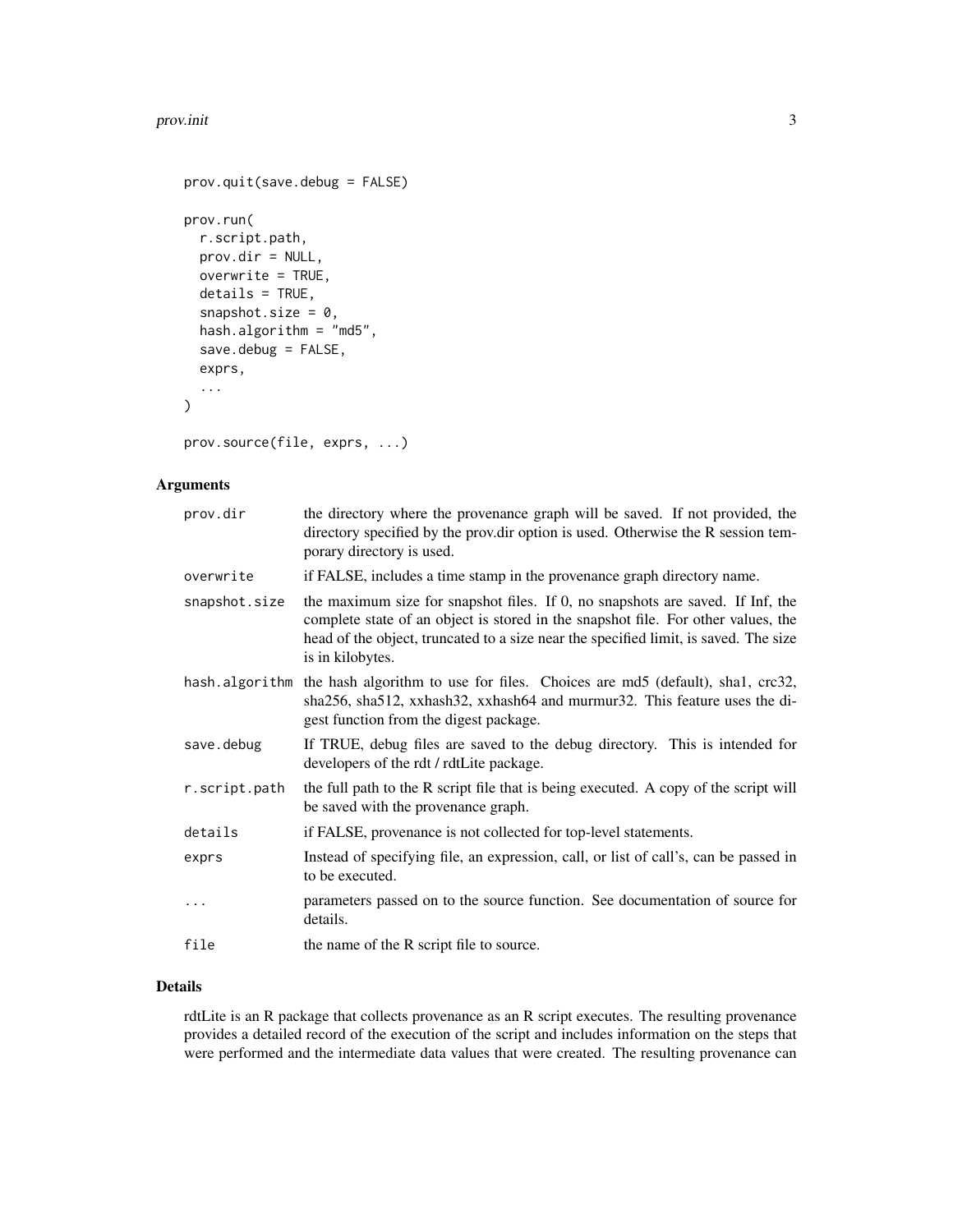be used for a wide variety of applications that include debugging scripts, cleaning code, and reproducing results.

There are two ways in which a user can collect provenance. To collect provenance from commands stored in a script file, use prov.run. This will execute the commands that are in the script, collecting provenance as it does so.

The user can also collect provenance while executing commands in the console. To do this, first execute prov.init. Then enter console commands as normal. When done with the commands for which you want provenance, use prov.quit. If you want to save the current provenance without turning off provenance collection, call prov.save instead of prov.quit. You can call prov.save multiple times before calling prov.quit. Each call will append to the same provenance file.

The provenance is stored in PROV-JSON format. For immediate use it may be retrieved from memory using the prov.json function. For later use the provenance is also written to the file prov.json. This file and associated files are written by default to the R session temporary directory. The user can change this location by (1) using the optional parameter prov.dir in the prov.run or prov.init functions, or (2) setting the prov.dir option (e.g. by using the R options command or editing the Rprofile.site or .Rprofile file). If prov.dir is set to ".", the current working directory is used.

If prov.source is called when provenance is not initialized, it will just source the file. No provenance will be collected.

#### Value

prov.init initializes the provenance collector. The prov.init function does not return a value.

prov.save writes the current provenance to a file but does not return a value.

prov.quit writes the current provenance to a file but does not return a value.

prov.run runs a script, collecting provenance as it does so. It does not return a value.

The prov.source function does not return a value.

#### See Also

[prov.json](#page-4-1) for access to the JSON text of the provenance,

#### Examples

```
## Not run: prov.run ("script.R")
## Not run: prov.source ("script.R")
prov.init()
a \leq -1b \le -2prov.save()
ab \leq -a + bprov.quit()
```
<span id="page-3-0"></span>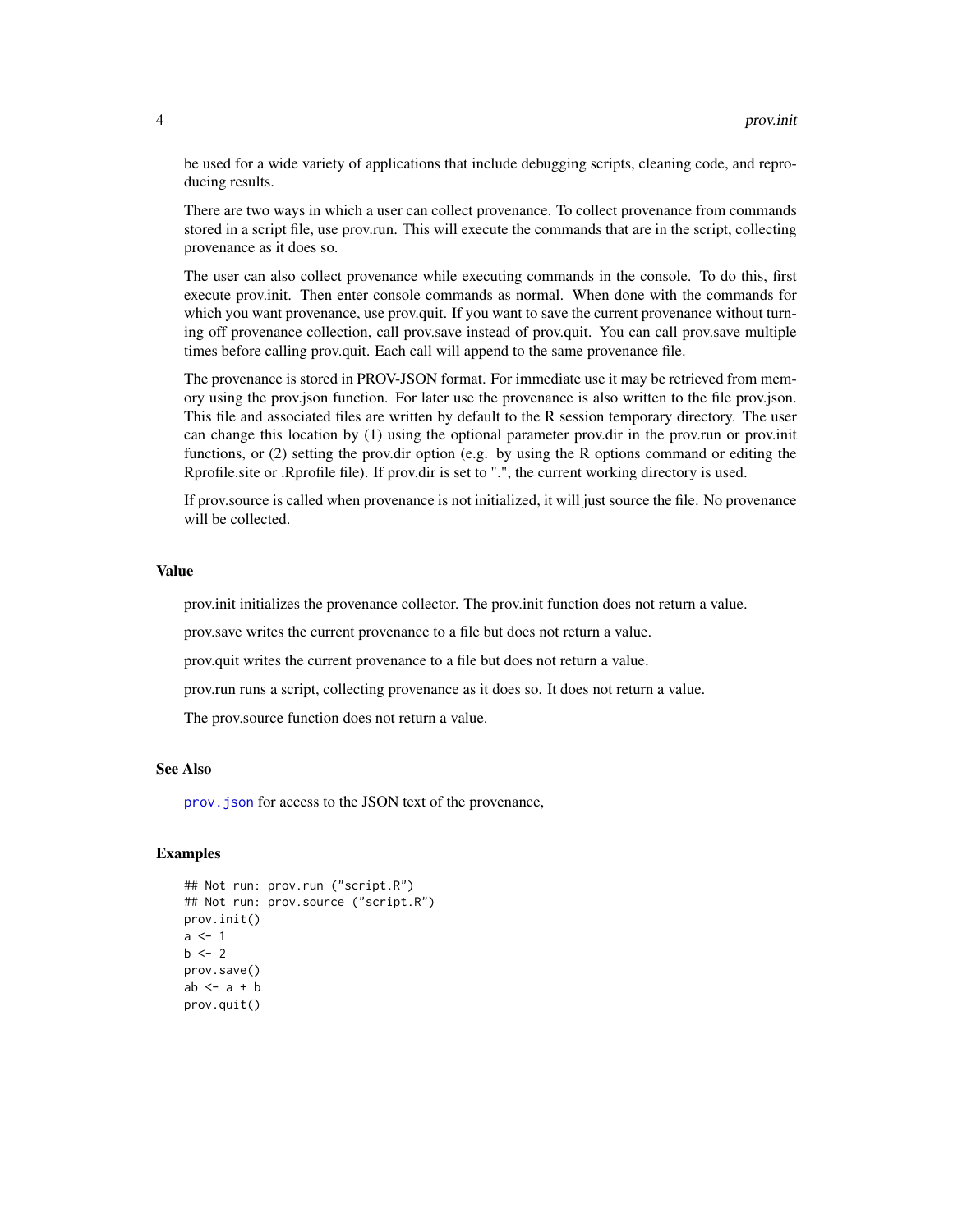<span id="page-4-1"></span><span id="page-4-0"></span>

#### **Description**

prov.json returns the current provenance graph as a prov-json string.

prov.dir returns the current provenance directory.

prov.visualize displays the current provenance as a graph.

prov.summarize outputs a text summary to the R console

#### Usage

```
prov.json()
```
prov.dir()

prov.visualize()

prov.summarize(save = FALSE, create.zip = FALSE)

#### Arguments

| save       | if true saves the summary to the file prov-summary, txt in the provenance direc-<br>tory                           |
|------------|--------------------------------------------------------------------------------------------------------------------|
| create.zip | if true all of the provenance data will be packaged up into a zip file stored in the<br>current working directory. |

#### Details

rdtLite collects provenance as a script executes. Once collected, prov.json can be called to access the provenance as a JSON string. This is useful for applications that operate on the provenance. The JSON is consistent with the PROV-JSON standard.

One such application is a graphic visualizer built into rdt. To view the provenance graphically, call prov.visualize. In the provenance graph, the nodes are data values and operations, with edges connecting them to show data and control flow dependencies. The visualizer also allows the user to view intermediate values of variables, and to graphically view the lineage of how a value was computed, or to look at how a value is used moving forward in the computation. The user can also search for specific data or operation nodes, files, or error messages in the provenance.

Creating a zip file depends on a zip executable being on the search path. By default, it looks for a program named zip. To use a program with a different name, set the value of the R\_ZIPCMD environment variable. This code has been tested with Unix zip and with 7-zip on Windows.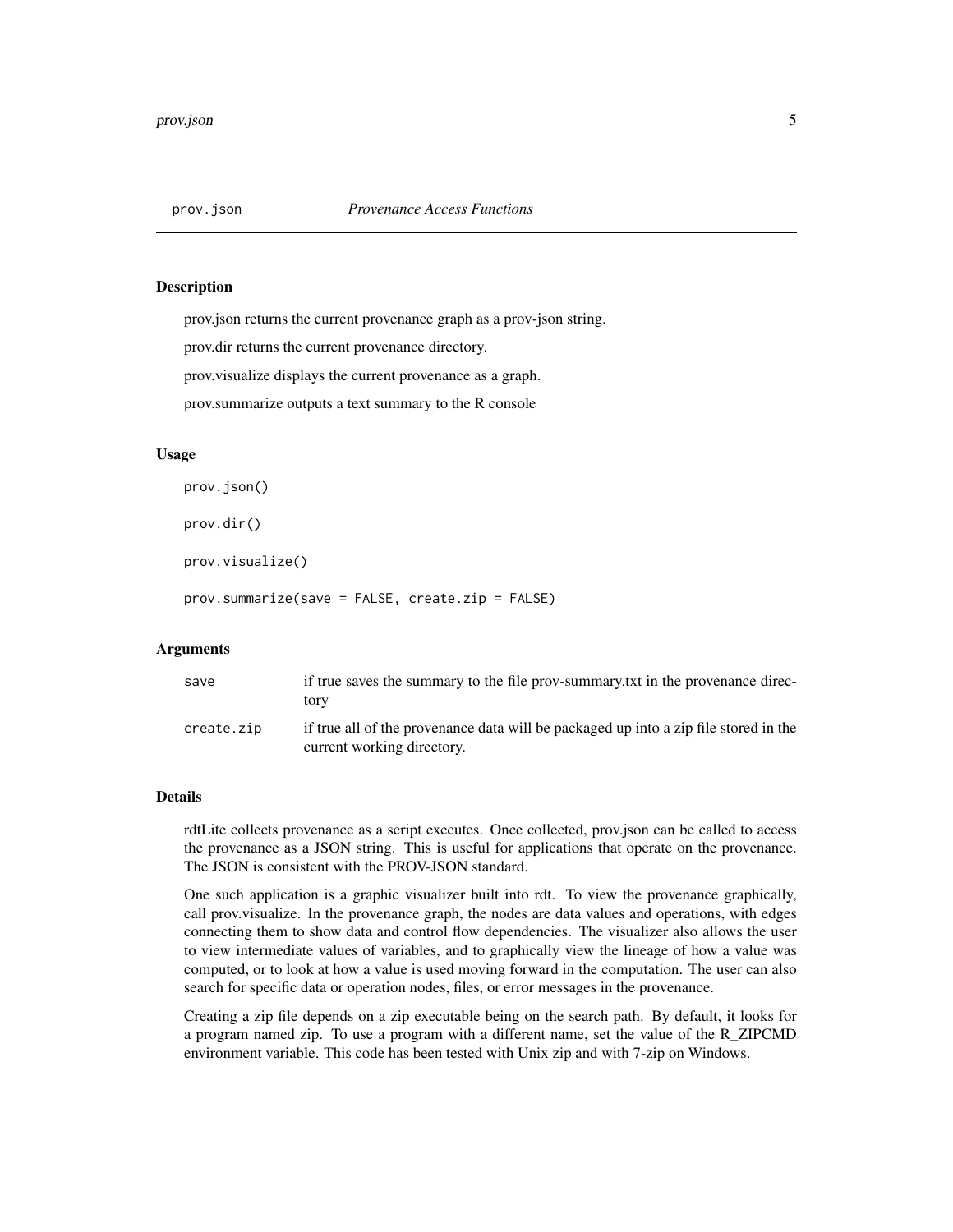#### <span id="page-5-0"></span>Value

prov.json returns the current provenance graph as a prov-json string

prov.dir returns the current provenance directory.

prov.visualize loads and displays the current provenance graph in DDG Explorer. The prov.visualize function does not return a value.

#### References

PROV-JSON standard: <https://www.w3.org/Submission/2013/SUBM-prov-json-20130424/>

PROV-JSON output produced by rdtLite: [https://github.com/End-to-end-provenance/Exten](https://github.com/End-to-end-provenance/ExtendedProvJson/blob/master/JSON-format.md)dedProvJson/ [blob/master/JSON-format.md](https://github.com/End-to-end-provenance/ExtendedProvJson/blob/master/JSON-format.md)

Applications that use the provenance: [https://github.com/End-to-end-provenance/End-to-e](https://github.com/End-to-end-provenance/End-to-end-provenance.github.io/blob/master/RTools.md)nd-provenance. [github.io/blob/master/RTools.md](https://github.com/End-to-end-provenance/End-to-end-provenance.github.io/blob/master/RTools.md)

#### See Also

prov. init and prov. run for functions to collect provenance

#### Examples

```
prov.init()
a \leftarrow 1b \le -2ab \leq -a + bprov.quit()
str <- prov.json()
pdir <- prov.dir()
## Not run: prov.visualize()
```